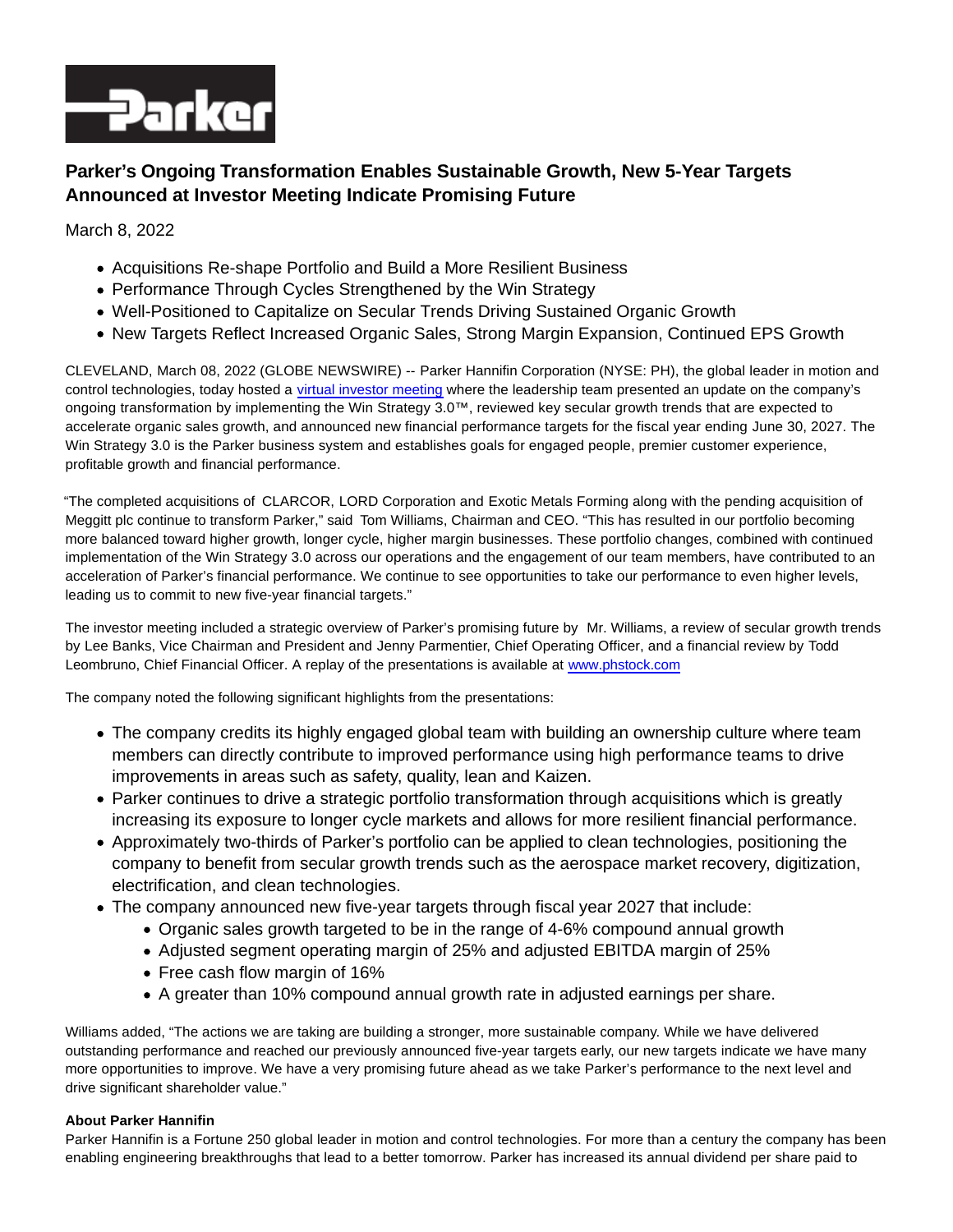shareholders for 65 consecutive fiscal years, among the top five longest-running dividend-increase records in the S&P 500 index. Learn more at [www.parker.com o](https://www.globenewswire.com/Tracker?data=TVDcdtmma93rZX8v788gjQjxRYZlRWUOVyt2J2mGzwgQ9sPBK3ibDzFImI2SfRjtDaMijvkEvN3yNR7wvr1uJQ==)r @parkerhannifin.

### **Note on Non-GAAP Financial Measures**

This press release contains references to non-GAAP financial information related to our new five-year targets for fiscal year 2027 including (a) organic sales growth; (b) adjusted total segment operating margin; (c) adjusted EBITDA margin; (d) free cash flow margin; and (e) adjusted forecasted earnings per share growth. These measures are presented to allow investors and the company to meaningfully evaluate changes in such measures on a comparable basis from period to period. This press release also contains references to EBITDA and adjusted EBITDA margin. EBITDA is defined as earnings before interest, taxes, depreciation and amortization. Although EBITDA and adjusted EBITDA margin are not measures of performance calculated in accordance with GAAP, we believe that they are useful to an investor in evaluating the Company's results period to period. Because the presented measures refer to our new five-year targets for the fiscal year ended June 30, 2027, reconciliation to the most directly comparable GAAP financial measures is not provided because the Company is unable to provide such reconciliation without unreasonable effort.

#### **Forward-Looking Statements**

Forward-looking statements contained in this and other written and oral reports are made based on known events and circumstances at the time of release, and as such, are subject in the future to unforeseen uncertainties and risks. Often but not always, these statements may be identified from the use of forward-looking terminology such as "anticipates," "believes," "may," "should," "could," "expects," "targets," "is likely," "will," or the negative of these terms and similar expressions, and include all statements regarding future performance, earnings projections, events or developments. Neither Parker nor any of its respective associates or directors, officers or advisers, provides any representation, assurance or guarantee that the occurrence of the events expressed or implied in any forward-looking statements in this press release will actually occur. Parker cautions readers not to place undue reliance on these statements. It is possible that the future performance and earnings projections of the company, including its individual segments, may differ materially from past performance or current expectations.

The risks and uncertainties in connection with such forward-looking statements related to the proposed acquisition of Meggitt include, but are not limited to, the occurrence of any event, change or other circumstances that could delay or prevent the closing of the proposed acquisition, including the failure to satisfy any of the conditions to the proposed acquisition; the possibility that in order for the parties to obtain regulatory approvals, conditions are imposed that prevent or otherwise adversely affect the anticipated benefits from the proposed acquisition or cause the parties to abandon the proposed acquisition; adverse effects on Parker's common stock because of the failure to complete the proposed acquisition; Parker's business experiencing disruptions due to acquisition-related uncertainty or other factors making it more difficult to maintain relationships with employees, business partners or governmental entities; the possibility that the expected synergies and value creation from the proposed acquisition will not be realized or will not be realized within the expected time period, due to unsuccessful implementation strategies or otherwise; and significant transaction costs related to the proposed acquisition.

Among other factors which may affect future performance are: the impact of the global outbreak of COVID-19 and governmental and other actions taken in response; changes in business relationships with and purchases by or from major customers, suppliers or distributors, including delays or cancellations in shipments; disputes regarding contract terms or significant changes in financial condition, changes in contract cost and revenue estimates for new development programs and changes in product mix; ability to identify acceptable strategic acquisition targets; uncertainties surrounding timing, successful completion or integration of acquisitions and similar transactions, including the integration of LORD Corporation or Exotic Metals; the ability to successfully divest businesses planned for divestiture and realize the anticipated benefits of such divestitures; the determination to undertake business realignment activities and the expected costs thereof and, if undertaken, the ability to complete such activities and realize the anticipated cost savings from such activities; ability to implement successfully business and operating initiatives, including the timing, price and execution of share repurchases and other capital initiatives; availability, cost increases of or other limitations on our access to raw materials, component products and/or commodities if associated costs cannot be recovered in product pricing; ability to manage costs related to insurance and employee retirement and health care benefits; legal and regulatory developments and changes; compliance costs associated with environmental laws and regulations; potential supply chain and labor disruptions, including as a result of labor shortages; threats associated with international conflicts and efforts to combat terrorism and cybersecurity risks; uncertainties surrounding the ultimate resolution of outstanding legal proceedings, including the outcome of any appeals; local and global political and competitive market conditions, including global reactions to U.S. trade policies, and resulting effects on sales and pricing; and global economic factors, including manufacturing activity, air travel trends, currency exchange rates, difficulties entering new markets and general economic conditions such as inflation, deflation, interest rates (including fluctuations associated with any potential credit rating decline) and credit availability; inability to obtain, or meet conditions imposed for, required governmental and regulatory approvals; changes in consumer habits and preferences; government actions, including the impact of changes in the tax laws in the United States and foreign jurisdictions and any judicial or regulatory interpretation thereof; and large scale disasters, such as floods, earthquakes, hurricanes, industrial accidents and pandemics. Readers should consider these forward-looking statements in light of risk factors discussed in Parker's Annual Report on Form 10-K for the fiscal year ended June 30, 2021 and other periodic filings made with the SEC.